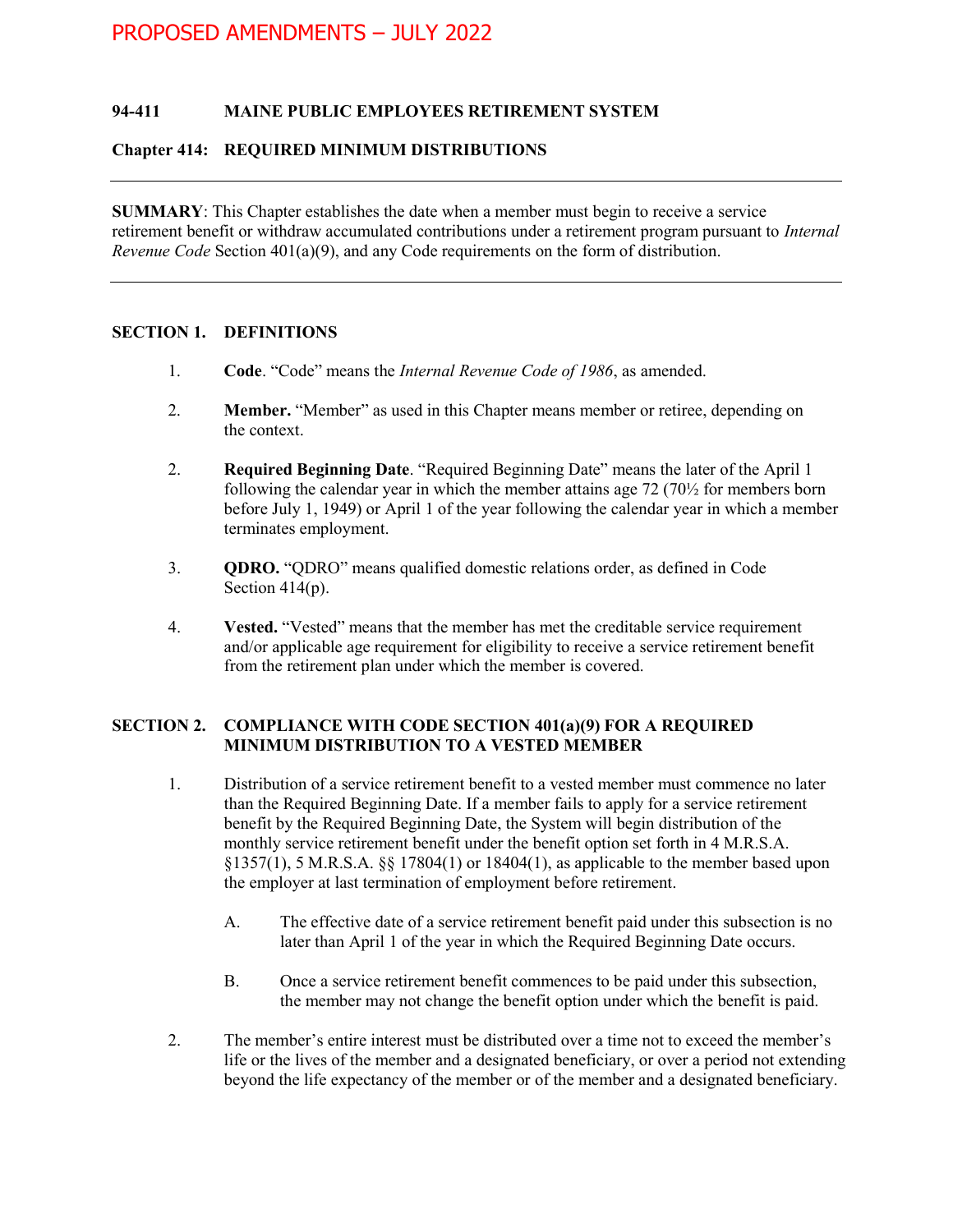- 3. The retirement program pursuant to a QDRO may establish separate benefits for a member and an alternate payee.
- 4. If a member dies after the required distribution of benefits has begun, the remaining portion of the member's interest must be distributed at least as rapidly as under the method of distribution before the member's death.
- 5. If a member dies before required distribution of the member's benefits has begun, the member's entire interest must be either:
	- A. distributed (in accordance with federal regulations) over a time not to exceed the life or life expectancy of the designated beneficiary, with the distributions beginning no later than December 31 of the calendar year following the calendar year of the member's death; or
	- B. distributed within five years of the member's death.
- 6. The amount of an annuity paid to a member's beneficiary may not exceed the maximum determined under the incidental death benefit requirement of Code Section  $401(a)(9)(G)$ , and the minimum distribution incidental benefit (MDIB) rule under Treasury Regulation Section 1.401(a)(9)-6, Q&A2 or any successor regulation thereto.
	- A. All payments to a member's spouse are treated by the regulations as satisfying the MDIB rules as long as the payment to the spouse is not greater than 100% of what the member was receiving.
	- B. All optional forms of benefits payable to a non-spousal beneficiary must be designed to pay 50% or more of the present value of the total benefit to the member.
- 7. The death and disability benefits provided by each retirement program are limited by the incidental benefit rule set forth in Code Section 401(a)(9)(G) and Treasury Regulation Section  $1.401-1(b)(1)(i)$  or any successor regulation thereto. As a result, the total death or disability benefits payable may not exceed 25% of the cost for all of the member's benefits received from each retirement program.
- 8. Notwithstanding the other provisions of this rule or the provisions of the Treasury Regulations, benefit options under 4 M.R.S.A. §1357, 5 M.R.S.A. §§ 17804 and 18404 may continue so long as the option satisfies Code Section  $401(a)(9)$  based on a reasonable and good faith interpretation of that section. Benefit options that do not satisfy this Section will not be available to the member or beneficiary.

#### SECTION 3. COMPLIANCE WITH CODE SECTION 401(a)(9) FOR A REQUIRED MINIMUM DISTRIBUTION TO A MEMBER WHO IS NOT VESTED

 If a member who is not vested and has terminated employment fails to apply for a refund of accumulated contributions by January 1 of the year when the member will attain age 72 (70½ for members born before July 1, 1949), the System will refund the full amount of accumulated contributions to the member. Once a distribution is made under this Section, the member may not change the manner in which the accumulated contributions are distributed.